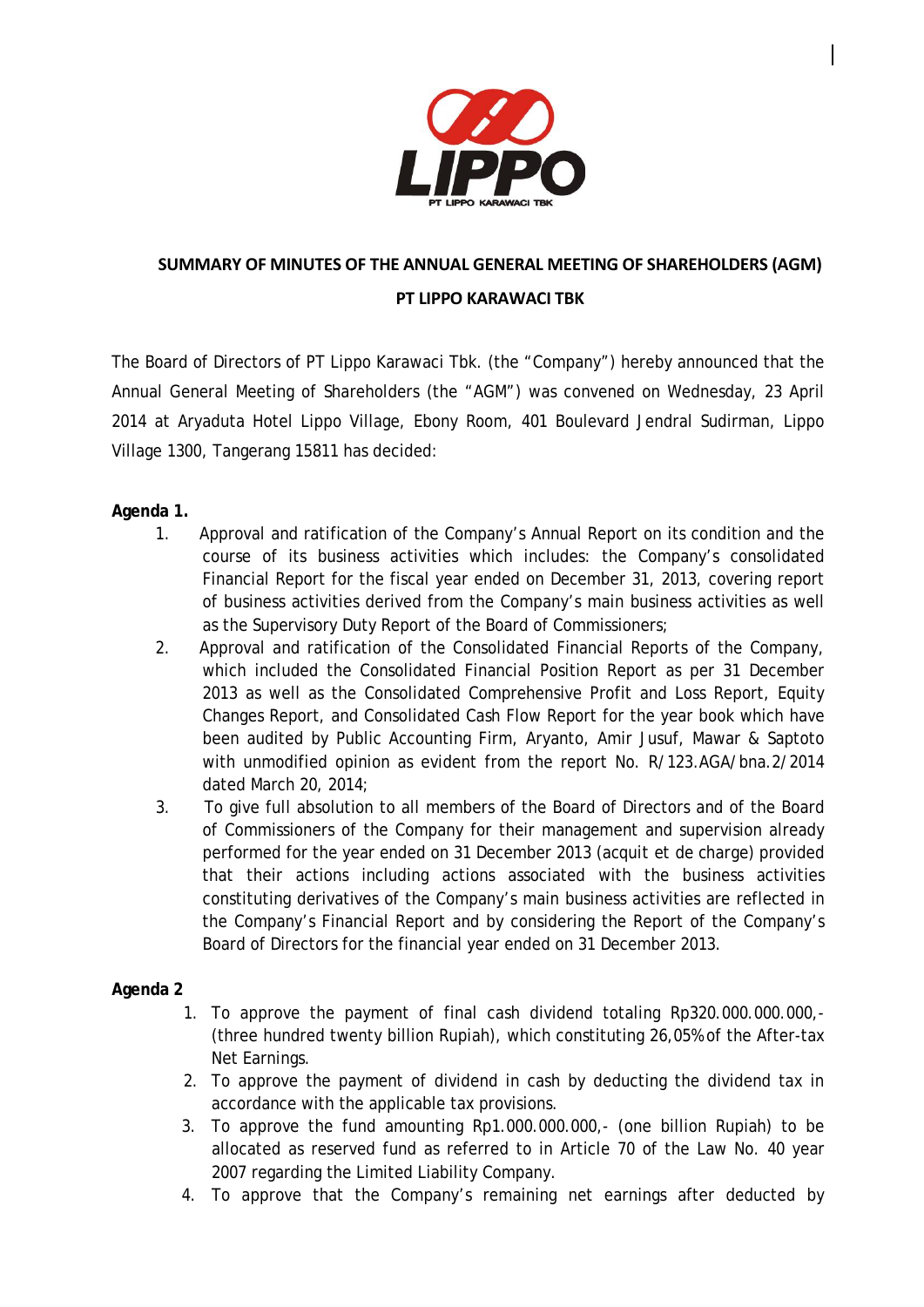dividend and reserved fund amounting to Rp 907,230,222,876 (Nine hundred seven billion two hundred thirty million two hundred twenty two thousand eight hundred seventy six Rupiah ) will be recorded as the Company's retained earnings.

5. To approve the granting of the full power and authority to the Company's Board of Directors with the substitution right to determine the time and procedure for implementing the dividend payment as referred to in point 1 above and announce it in accordance with the applicable law and regulation including to determine the date of "cum and ex dividend".

## **Agenda 3**

To grant the authority to the Company's Board of Commissioners to appoint an Independent Public Accountant Office to audit the Company's books fot the fiscal year ended on 31 December 2013 provided that the appointed Independent Public Accountant Office has been registered at the Financial Service Authority, and has a good reputation and grants the full authority to the Company's Board of Directors to determine the honorarium and other requirements associated witht the appointment of the public accountant.

#### **Agenda 4**

- 1. Approved the changes of the provisions of the Articles of Association as follows:
	- a. The provisions of Article 15 para 3 of the Board of Directors:  *Is amended as follows:*

# **Board of Directors Article 15**

3. Members of the Board of Directors appointed by the Annual General Meeting for 1 (one) period is from the closing of the Annual General Meeting until the closing of the third AGM after the date of their appointment, without reducing the right of AGM to dismiss members of the Board of Directors at any time.

This dismissal is applicable since the disclosure of the Meeting to decide the dismissal, unless date of the dismissal is stipulated different by the AGM.

b. The provisions of Article 18, para 5 of the Board of Commissioners:  *Is amended as follows:*

# **Board of Commissioners Article 18**

5. Members of the Board of Commissioners are appointed by the Annual General Meeting for 1 (one) period is from the closing of the AGM until the closing of the third AGM of their appointment, without reducing the right of AGM to dismiss members of the Board of Commissioners at any time.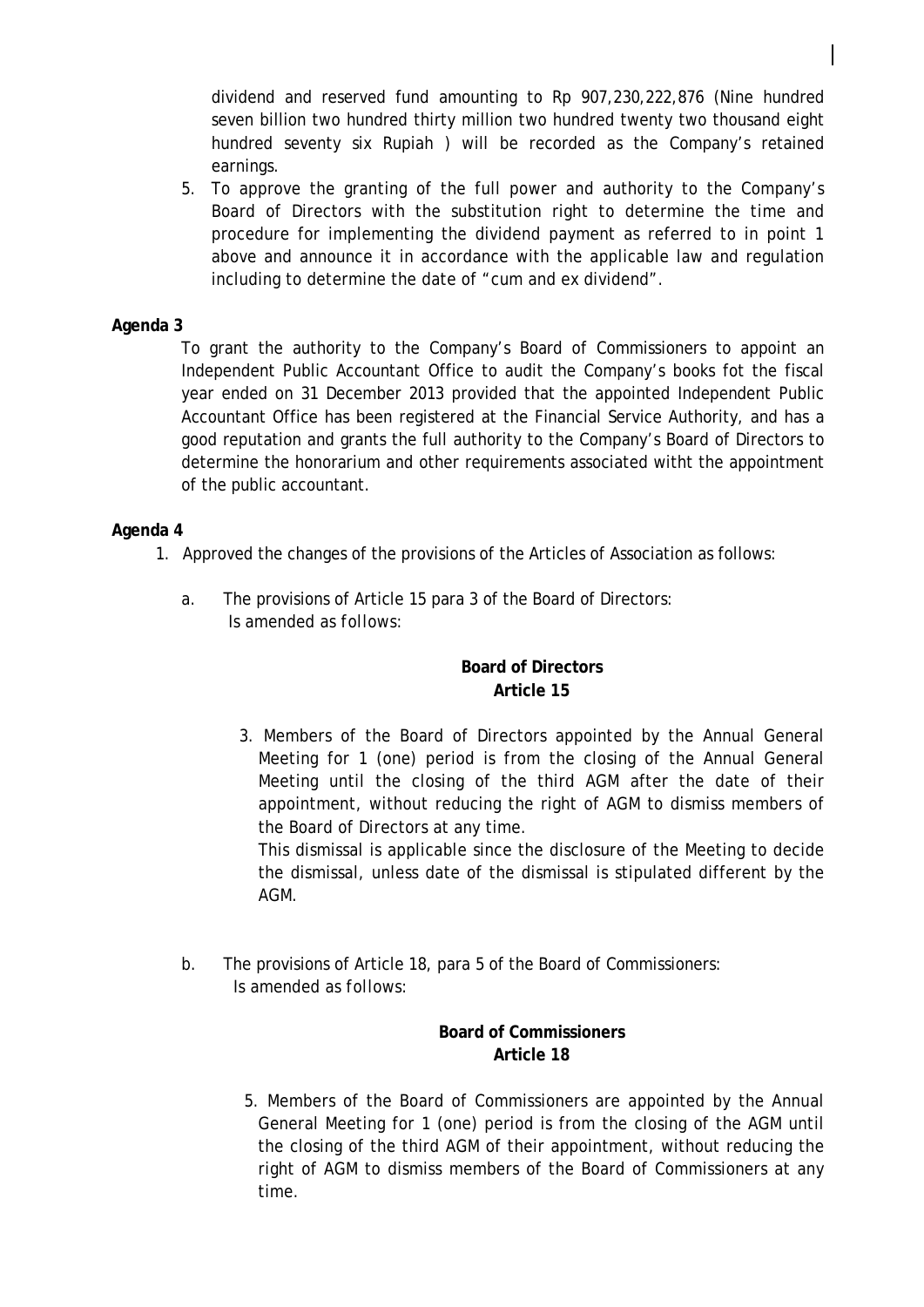This dismissal is applicable since the disclosure of the Meeting to decide the dismissal, unless date of the dismissal is stipulated different by the AGM.

- 2. Restate the Articles of Association of the Company due to the changes;
- 3. To grant the autorithy and power to the Board of Directors of the Company either severally or jointly with the substitution right to perform all acts necessary for the implementations, things are delivered and/or decided in the agenda of the Meeting, including but not limited to restate some or all decisions on the agenda of the Meeting in a deed of notary, make or request all deeds, letters, and documents are needed, present before the party/officials, apply to the party/competent authority to submit it to the Minister of Laws and Human Rights of the Republic of Indonesia and to make adjustments and/or additional in any form that necessary until receiving the report, to submit and sign all the documents one or another without any act of exceptions.

## **Agenda 5**

1. To appoint and designate the members of the Company's the Board of Directors and Board of Commissioners and Independent Commissioners with the following composition:

## **Board of Commissioners**

| <b>President Commissioner</b><br>Vice President Commissioner and : | $\mathcal{L}$        | Theo Leo Sambuaga<br>Surjadi Soedirdja    |
|--------------------------------------------------------------------|----------------------|-------------------------------------------|
| Independent Commissioner                                           |                      |                                           |
| Independent Commissioner                                           | $\mathbb{R}^n$       | Tanri Abeng                               |
| Independent Commissioner                                           | ÷                    | Agum Gumelar                              |
| Independent Commissioner                                           |                      | <b>Farid Harianto</b>                     |
| Independent Commissioner                                           | ÷                    | Prof. Dr. H. Muladi, SH                   |
| Independent Commissioner                                           |                      | Letjen TNI (Purn) DR (HC) H. Sutiyoso, SH |
| Commissioner                                                       |                      | Viven Gouw Sitiabudi                      |
| Commissioner                                                       | ٠                    | Benny Haryanto Djie                       |
| <b>Board of Directors</b>                                          |                      |                                           |
| <b>President Director</b>                                          | ÷                    | Ketut Budi Wijaya                         |
| Director                                                           | $\ddot{\phantom{a}}$ | Tjokro Libianto                           |
| Director                                                           | ÷                    | Djoko Harjono                             |
| Director                                                           |                      | Rahmawaty                                 |
| Director                                                           | $\ddot{\phantom{a}}$ | Stephen Choo Kooi Yoon                    |
| Director                                                           |                      | Ninik Prajitno                            |
| Independent Director                                               | ÷                    | Jenny Kuistono                            |

The appointment and designation of the members of the Board of Directors, Board of Commissioners, and the Independent Commissioners of the Company becomes effective as of the closing of this Meeting up to end of the term of the members of the Company's Board of Directors, Board of Commissioners and Independent Commissioners based on the Company's Article of Association.